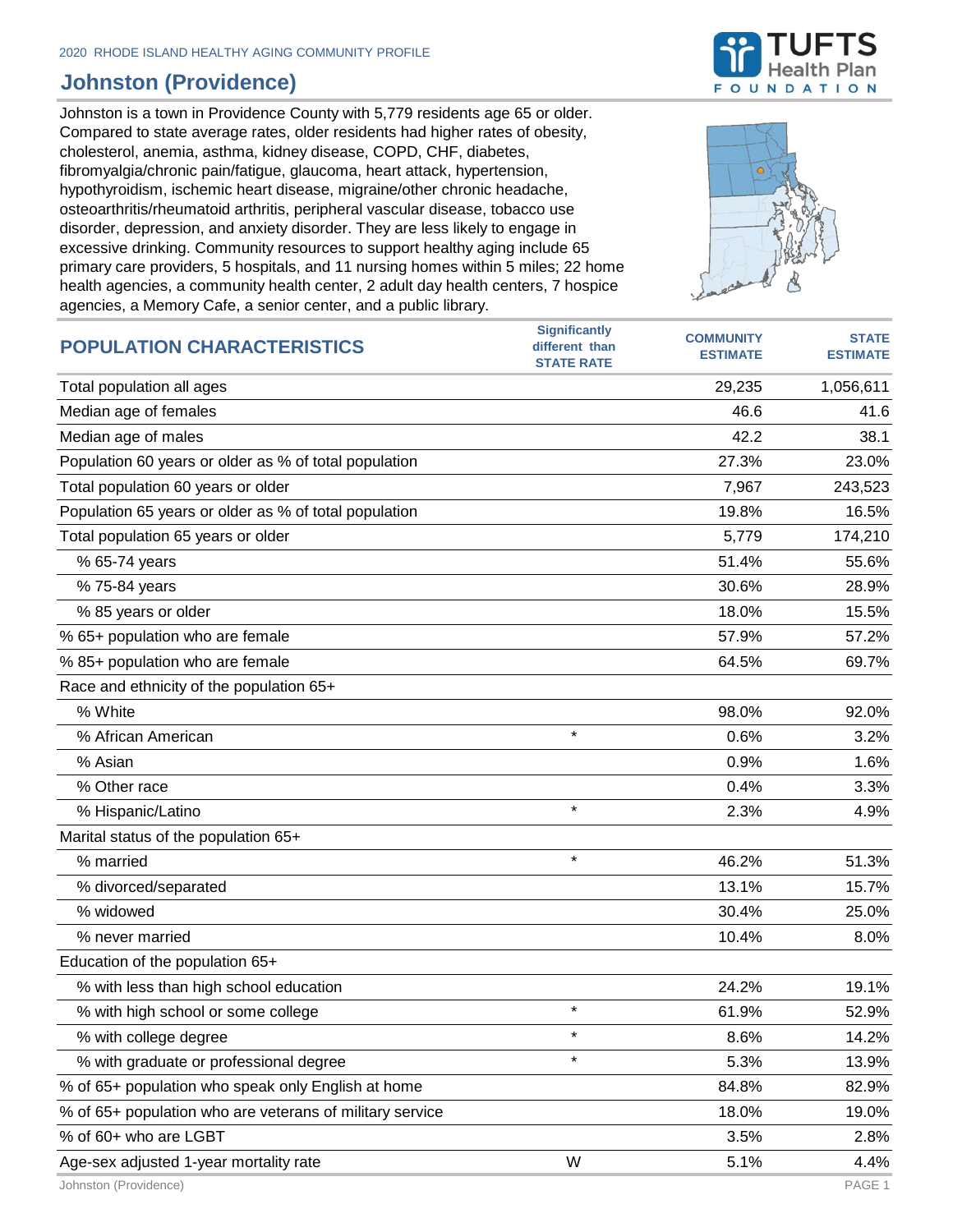| <b>HEALTHY AGING INDICATORS</b>                              | <b>BETTER / WORSE</b><br><b>STATE RATE</b> | <b>COMMUNITY</b><br><b>ESTIMATE</b> | <b>STATE</b><br><b>ESTIMATE</b> |
|--------------------------------------------------------------|--------------------------------------------|-------------------------------------|---------------------------------|
| <b>WELLNESS</b>                                              |                                            |                                     |                                 |
| % 60+ getting the recommended hours of sleep                 |                                            | 59.3%                               | 63.0%                           |
| % 60+ doing any physical activity within last month          |                                            | 66.5%                               | 71.0%                           |
| % 60+ met CDC guidelines for muscle-strengthening activity   |                                            | 19.8%                               | 25.0%                           |
| % 60+ met CDC guidelines for aerobic physical activity       |                                            | 47.7%                               | 54.3%                           |
| % 60+ with fair or poor health status                        |                                            | 21.5%                               | 19.5%                           |
| % 60+ with 15+ physically unhealthy days in last month       |                                            | 13.6%                               | 14.5%                           |
| <b>FALLS</b>                                                 |                                            |                                     |                                 |
| % 60+ who fell within last year                              |                                            | 23.5%                               | 26.3%                           |
| % 60+ who were injured in a fall within last year            |                                            | 11.0%                               | 10.3%                           |
| % 65+ had hip fracture                                       |                                            | 4.0%                                | 3.4%                            |
| <b>PREVENTION</b>                                            |                                            |                                     |                                 |
| % 60+ with physical exam/check-up in last year               |                                            | 94.3%                               | 93.0%                           |
| % 60+ flu shot in last year                                  |                                            | 61.5%                               | 60.6%                           |
| % 60+ with pneumonia vaccine                                 |                                            | 65.3%                               | 67.7%                           |
| % 60+ with shingles vaccine                                  |                                            | 29.6%                               | 35.3%                           |
| % 60+ women with a mammogram within last 2 years             |                                            | 86.0%                               | 82.0%                           |
| % 60+ with colorectal cancer screening                       |                                            | 75.8%                               | 77.8%                           |
| % 60+ with HIV test                                          |                                            | 13.6%                               | 15.8%                           |
| % 60+ met CDC preventive health screening goals              |                                            | 40.6%                               | 39.2%                           |
| <b>NUTRITION &amp; DIET</b>                                  |                                            |                                     |                                 |
| % 60+ with 5 or more servings of fruit or vegetables per day |                                            | 17.9%                               | 18.1%                           |
| % 65+ with poor supermarket access                           |                                            | 19.8%                               | 23.6%                           |
| % 60+ stressed about buying food in last month               |                                            | 17.3%                               | 13.2%                           |
| % 60+ self-reported obese                                    |                                            | 25.1%                               | 26.8%                           |
| % 65+ clinically diagnosed obesity                           | W                                          | 37.9%                               | 29.3%                           |
| % 65+ with high cholesterol                                  | W                                          | 82.7%                               | 79.1%                           |
| % 60+ with cholesterol screening                             |                                            | 97.4%                               | 96.9%                           |
| <b>ORAL HEALTH</b>                                           |                                            |                                     |                                 |
| % 60+ with dental insurance                                  |                                            | 56.0%                               | 56.3%                           |
| % 60+ with annual dental exam                                |                                            | 69.9%                               | 75.9%                           |
| # of dentists per 100,000 persons (all ages)                 |                                            | 65.2                                | 64.7                            |
| % 60+ with loss of 6 or more teeth                           |                                            | 32.4%                               | 29.6%                           |
| <b>CHRONIC DISEASE</b>                                       |                                            |                                     |                                 |
| % 65+ with Alzheimer's disease or related dementias          |                                            | 14.0%                               | 13.1%                           |
| % 65+ with anemia                                            | W                                          | 59.2%                               | 50.0%                           |
| % 65+ with asthma                                            | W                                          | 17.2%                               | 14.9%                           |
| % 65+ with atrial fibrillation                               |                                            | 14.7%                               | 15.0%                           |
| % 65+ with autism spectrum disorder                          |                                            | N/A                                 | 0.04%                           |
| % 65+ with benign prostatic hyperplasia (men)                |                                            | 44.7%                               | 42.2%                           |
| % 65+ with breast cancer (women)                             |                                            | 12.2%                               | 11.1%                           |
| % 65+ with cataract                                          |                                            | 66.4%                               | 67.5%                           |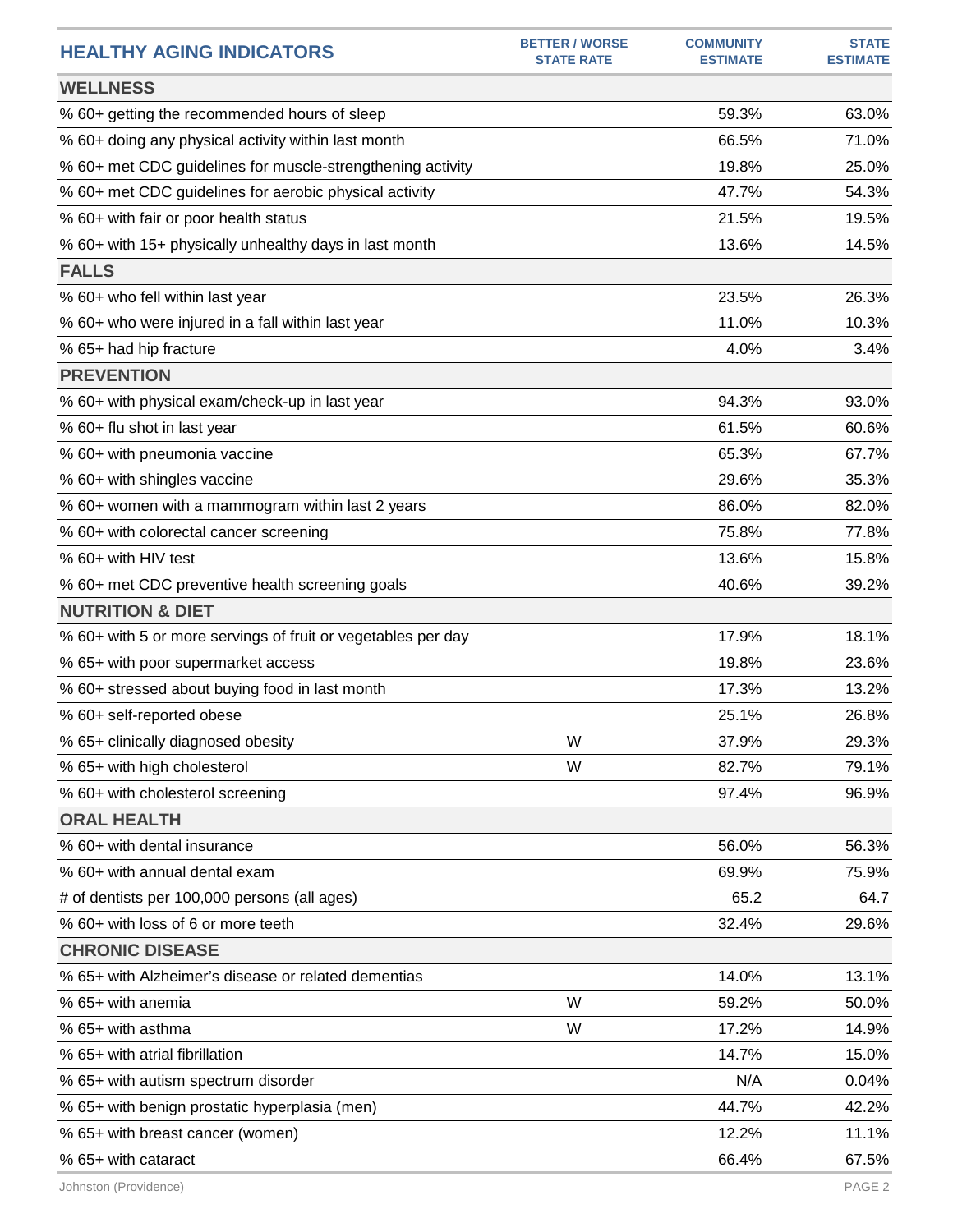| <b>HEALTHY AGING INDICATORS</b>                         | <b>BETTER / WORSE</b><br><b>STATE RATE</b> | <b>COMMUNITY</b><br><b>ESTIMATE</b> | <b>STATE</b><br><b>ESTIMATE</b> |
|---------------------------------------------------------|--------------------------------------------|-------------------------------------|---------------------------------|
| % 65+ with chronic kidney disease                       | W                                          | 35.3%                               | 30.7%                           |
| % 65+ with chronic obstructive pulmonary disease        | W                                          | 27.5%                               | 22.9%                           |
| % 65+ with colon cancer                                 |                                            | 2.7%                                | 2.7%                            |
| % 65+ with congestive heart failure                     | W                                          | 24.3%                               | 21.6%                           |
| % 65+ with diabetes                                     | W                                          | 44.1%                               | 34.7%                           |
| % 65+ with endometrial cancer (women)                   |                                            | 2.1%                                | 1.9%                            |
| % 65+ with epilepsy                                     |                                            | 3.3%                                | 2.9%                            |
| % 65+ with fibromyalgia, chronic pain and fatigue       | W                                          | 28.2%                               | 25.4%                           |
| % 65+ with glaucoma                                     | W                                          | 32.1%                               | 27.0%                           |
| % 65+ ever had a heart attack                           | W                                          | 7.2%                                | 5.8%                            |
| % 65+ with HIV/AIDS                                     |                                            | 0.09%                               | 0.12%                           |
| % 65+ with hypertension                                 | W                                          | 83.3%                               | 78.0%                           |
| % 65+ with hypothyroidism                               | W                                          | 26.8%                               | 22.4%                           |
| % 65+ with ischemic heart disease                       | W                                          | 44.3%                               | 41.8%                           |
| % 65+ with leukemias and lymphomas                      |                                            | 3.1%                                | 2.7%                            |
| % 65+ with liver disease                                |                                            | 10.5%                               | 9.9%                            |
| % 65+ with lung cancer                                  |                                            | 2.8%                                | 2.1%                            |
| % 65+ with migraine and other chronic headache          | W                                          | 7.5%                                | 6.1%                            |
| % 65+ with osteoarthritis or rheumatoid arthritis       | W                                          | 60.6%                               | 56.2%                           |
| % 65+ with osteoporosis                                 |                                            | 19.7%                               | 19.6%                           |
| % 65+ with peripheral vascular disease                  | W                                          | 34.0%                               | 25.6%                           |
| % 65+ with pressure ulcer or chronic ulcer              |                                            | 8.4%                                | 8.1%                            |
| % 65+ with prostate cancer (men)                        |                                            | 13.4%                               | 13.4%                           |
| % 65+ with stroke                                       |                                            | 11.7%                               | 11.9%                           |
| % 65+ with traumatic brain injury                       |                                            | 1.2%                                | 1.0%                            |
| % 65+ with 4+ (out of 15) chronic conditions            | W                                          | 70.1%                               | 63.8%                           |
| % 65+ with 0 chronic conditions                         |                                            | 6.1%                                | 7.0%                            |
| <b>BEHAVIORAL HEALTH</b>                                |                                            |                                     |                                 |
| # opioid deaths (all ages)                              |                                            | 54                                  | 1,654                           |
| % 65+ with opioid use disorder                          |                                            | 2.2%                                | 1.9%                            |
| % 65+ with substance use disorder                       |                                            | 6.6%                                | 7.0%                            |
| % 60+ who used marijuana in last month                  |                                            | N/A                                 | 3.4%                            |
| % 60+ excessive drinking                                | B                                          | 5.2%                                | 9.3%                            |
| % 65+ with tobacco use disorder                         | W                                          | 13.7%                               | 10.8%                           |
| % 60+ current smokers                                   |                                            | 9.0%                                | 8.7%                            |
| % 60+ ever used E-Cigarettes in last month              |                                            | 5.1%                                | 5.8%                            |
| <b>MENTAL HEALTH</b>                                    |                                            |                                     |                                 |
| % 60+ who reported receiving adequate emotional support |                                            | 78.1%                               | 79.7%                           |
| % 60+ who reported being satisfied with life            |                                            | 93.3%                               | 95.3%                           |
| % 60+ with 15+ days poor mental health in last month    |                                            | 8.5%                                | 7.4%                            |
| % 65+ with depression                                   | W                                          | 36.1%                               | 32.9%                           |
| % 65+ with anxiety disorder                             | W                                          | 35.9%                               | 29.8%                           |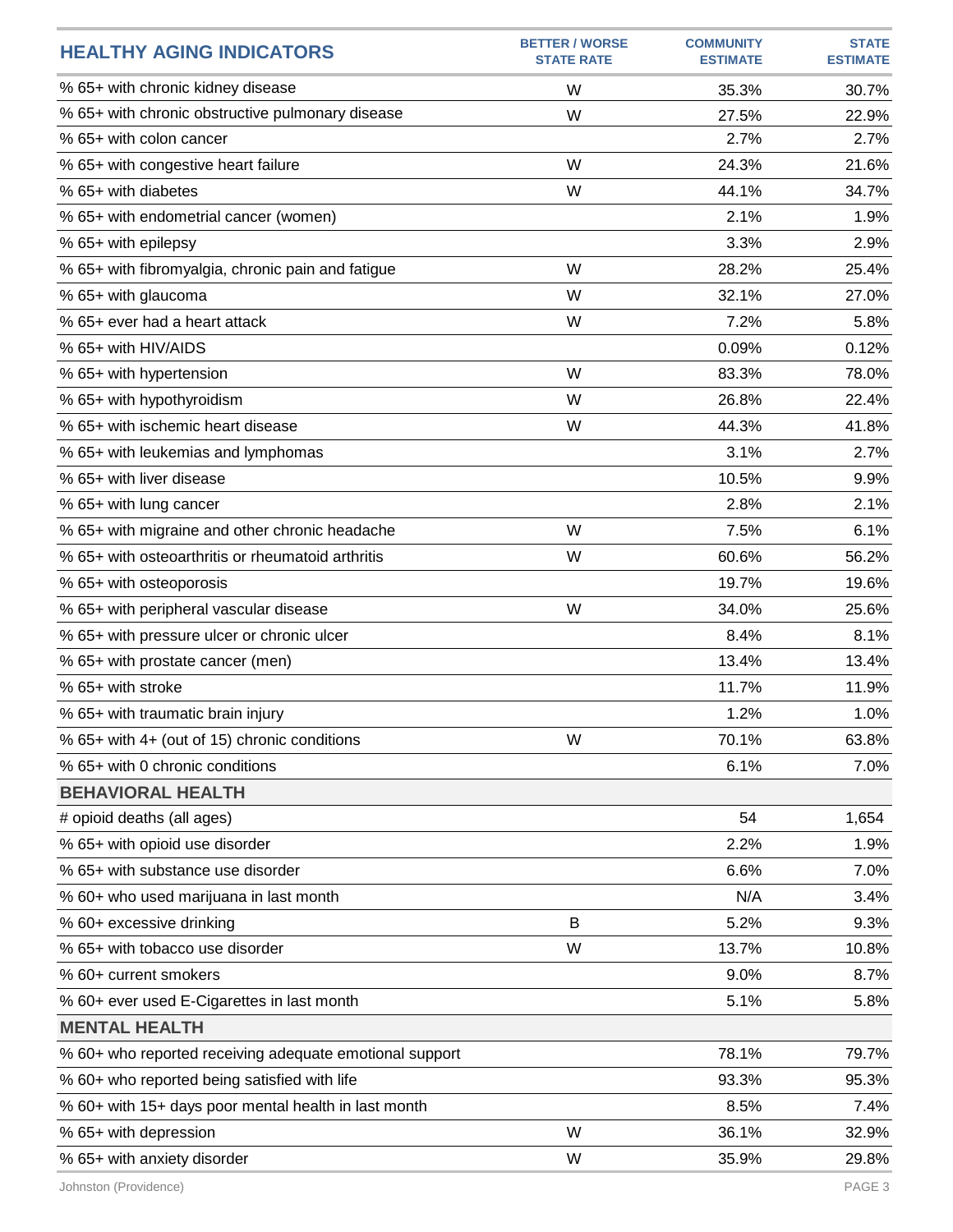| <b>HEALTHY AGING INDICATORS</b>                                  | <b>BETTER / WORSE</b><br><b>STATE RATE</b> | <b>COMMUNITY</b><br><b>ESTIMATE</b> | <b>STATE</b><br><b>ESTIMATE</b> |
|------------------------------------------------------------------|--------------------------------------------|-------------------------------------|---------------------------------|
| % 65+ with bipolar disorder                                      |                                            | 3.5%                                | 4.1%                            |
| % 65+ with post-traumatic stress disorder                        |                                            | 1.6%                                | 1.7%                            |
| % 65+ with schizophrenia & other psychotic disorder              |                                            | 3.6%                                | 3.8%                            |
| % 65+ with personality disorder                                  |                                            | 3.3%                                | 2.8%                            |
| <b>LIVING WITH DISABILITY</b>                                    |                                            |                                     |                                 |
| % 65+ with self-reported hearing difficulty                      |                                            | 12.4%                               | 13.9%                           |
| % 65+ with clinical diagnosis of deafness or hearing impairment  |                                            | 17.6%                               | 16.4%                           |
| % 65+ with self-reported vision difficulty                       |                                            | 4.6%                                | 5.5%                            |
| % 65+ with clinical diagnosis of blindness or visual impairment  |                                            | 1.1%                                | 1.1%                            |
| % 65+ with self-reported cognition difficulty                    |                                            | 10.1%                               | 8.2%                            |
| % 65+ with self-reported ambulatory difficulty                   |                                            | 21.2%                               | 21.0%                           |
| % 65+ with clinical diagnosis of mobility impairment             |                                            | 3.9%                                | 3.8%                            |
| % 65+ with self-reported self-care difficulty                    |                                            | 11.3%                               | 8.0%                            |
| % 65+ with self-reported independent living difficulty           |                                            | 14.3%                               | 14.3%                           |
| <b>CAREGIVING</b>                                                |                                            |                                     |                                 |
| # of Alzheimer's disease specific support groups                 |                                            | 0                                   | 16                              |
| # of Memory Cafes                                                |                                            | 1                                   | 10                              |
| % of 60+ who provide care to a family/friend in last month       |                                            | 20.2%                               | 22.5%                           |
| % of grandparents raising grandchildren                          |                                            | 1.1%                                | 1.0%                            |
| % of grandparents who live with grandchildren                    |                                            | 4.2%                                | 3.2%                            |
| <b>ACCESS TO CARE</b>                                            |                                            |                                     |                                 |
| % 65+ dually eligible for Medicare and Medicaid                  |                                            | 14.3%                               | 13.8%                           |
| % 65+ Medicare managed care enrollees                            | $\star$                                    | 48.9%                               | 43.8%                           |
| % 60+ with a regular doctor                                      |                                            | 98.0%                               | 96.7%                           |
| % 60+ who did not see a doctor when needed due to cost           |                                            | 5.8%                                | 5.4%                            |
| # of primary care providers within 5 miles                       |                                            | 65                                  | 1,605                           |
| # of hospitals within 5 miles                                    |                                            | 5                                   | 13                              |
| # of home health agencies                                        |                                            | 22                                  | 23                              |
| # of nursing homes within 5 miles                                |                                            | 11                                  | 80                              |
| # of community health centers                                    |                                            | 1                                   | 43                              |
| # of adult day health centers                                    |                                            | $\overline{2}$                      | 31                              |
| # of hospice agencies                                            |                                            | $\overline{7}$                      | 18                              |
| <b>SERVICE UTILIZATION</b>                                       |                                            |                                     |                                 |
| # physician visits per year                                      | $\star$                                    | 9.4                                 | 8.4                             |
| # emergency room visits/1000 persons 65+ years annually          |                                            | 656.2                               | 620.6                           |
| # Part D monthly prescription fills per person annually          | $\star$                                    | 54.5                                | 52.2                            |
| # home health visits annually                                    |                                            | 4.1                                 | 3.5                             |
| # durable medical equipment claims annually                      |                                            | 1.8                                 | 1.7                             |
| # inpatient hospital stays/1000 persons 65+ years annually       | $\star$                                    | 342.4                               | 286.5                           |
| % Medicare inpatient hospital readmissions (as % of admissions)  |                                            | 16.3%                               | 17.4%                           |
| # skilled nursing facility stays/1000 persons 65+ years annually |                                            | 118.0                               | 98.8                            |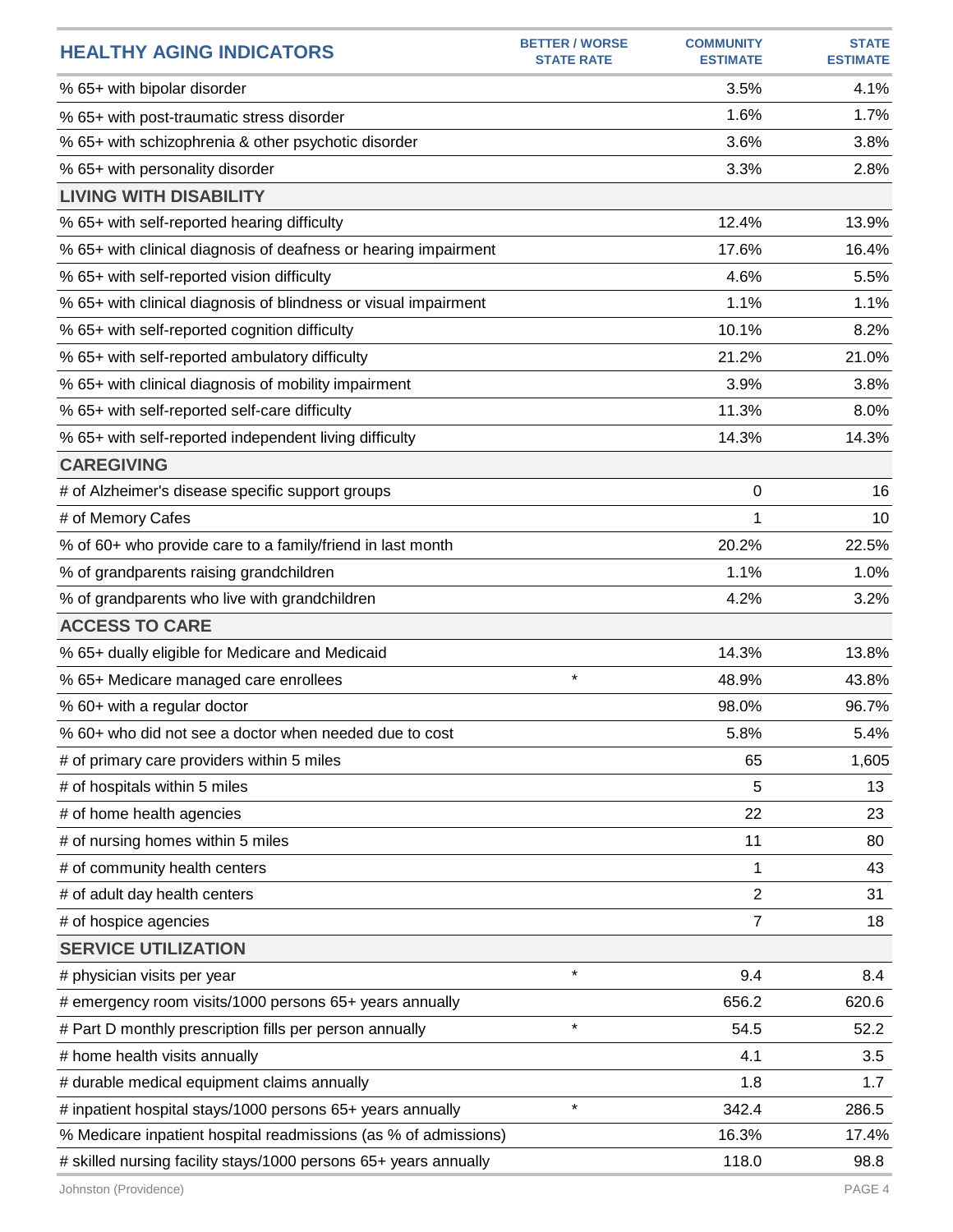| <b>HEALTHY AGING INDICATORS</b>                               | <b>BETTER / WORSE</b><br><b>STATE RATE</b> | <b>COMMUNITY</b><br><b>ESTIMATE</b> | <b>STATE</b><br><b>ESTIMATE</b> |
|---------------------------------------------------------------|--------------------------------------------|-------------------------------------|---------------------------------|
| # skilled nursing home Medicare beds/1000 persons 65+ years   |                                            | 68.4                                | 47.1                            |
| % 65+ getting Medicaid long term services and supports        | $\star$                                    | 5.1%                                | 4.2%                            |
| % 65+ hospice users                                           |                                            | 4.1%                                | 3.5%                            |
| % 65+ hospice users as % of decedents                         |                                            | 50.3%                               | 53.0%                           |
| Median hospice days per hospice user (65+, deceased)          |                                            | 9.5                                 | 11.0                            |
| Median hospice payment (Medicare + other) per hospice user    |                                            | \$3,670.15                          | \$3,870.97                      |
| <b>COMMUNITY</b>                                              |                                            |                                     |                                 |
| Air pollution: annual # of unhealthy days for 65+ (county)    |                                            | 8                                   | N/A                             |
| Age-friendly efforts in community                             |                                            | Not yet                             | Yes                             |
| # of senior centers                                           |                                            | 1                                   | 32                              |
| # of universities and community colleges                      |                                            | 0                                   | 19                              |
| # of public libraries                                         |                                            | 1                                   | 71                              |
| # of YMCAs                                                    |                                            | $\Omega$                            | 15                              |
| % in county with access to broadband (all ages)               |                                            | 98.4%                               | 98.1%                           |
| % 60+ who used Internet in last month                         | $\star$                                    | 63.7%                               | 71.6%                           |
| Voter participation rate in 2016 election (age 18+)           |                                            | 58.0%                               | 55.0%                           |
| % 60+ who believe local service orgs understand needs         | $\star$                                    | 32.6%                               | 44.1%                           |
| % 60+ who believe he/she can make a difference                | $\star$                                    | 43.0%                               | 52.2%                           |
| % 60+ who believe working together can make a difference      |                                            | 80.7%                               | 81.0%                           |
| % 60+ who volunteer at least once per month                   | $\star$                                    | 17.7%                               | 22.9%                           |
| % 60+ who attend community events (church, club) monthly      | $\star$                                    | 36.7%                               | 44.4%                           |
| <b>SAFETY &amp; CRIME</b>                                     |                                            |                                     |                                 |
| Violent crime rate /100,000 persons                           |                                            | 144.8                               | 220.3                           |
| Homicide rate /100,000 persons (county)                       |                                            | 3                                   | $\mathbf{2}$                    |
| # firearm fatalities (all ages) (county)                      |                                            | 572                                 | 895                             |
| Property crime rate /100,000 persons                          |                                            | 1201.2                              | 1,678.4                         |
| # 65+ deaths by suicide (county)                              |                                            | 24                                  | 57                              |
| <b>TRANSPORTATION</b>                                         |                                            |                                     |                                 |
| % 65+ who own a motor vehicle                                 |                                            | 88.1%                               | 85.0%                           |
| % 60+ who always drive or ride wearing a seatbelt             |                                            | 93.6%                               | 91.9%                           |
| % 60+ who drove under the influence of drinking in last month |                                            | N/A                                 | 2.0%                            |
| # of fatal crashes involving adult age 60+/town               |                                            | 8                                   | 82                              |
| # of fatal crashes involving adult age 60+/county             |                                            | 52                                  | 82                              |
| <b>HOUSING</b>                                                |                                            |                                     |                                 |
| % 65+ population who live alone                               |                                            | 30.8%                               | 31.4%                           |
| Average household size (all ages)                             |                                            | 2.5                                 | 2.5                             |
| Median house value                                            |                                            | \$221,500.00                        | \$249,800.00                    |
| % 60+ own home                                                |                                            | 71.2%                               | 70.3%                           |
| % 60+ homeowners who have mortgage                            |                                            | 47.1%                               | 48.7%                           |
| % 60+ stressed about paying rent/mortgage in last month       |                                            | 24.5%                               | 22.1%                           |